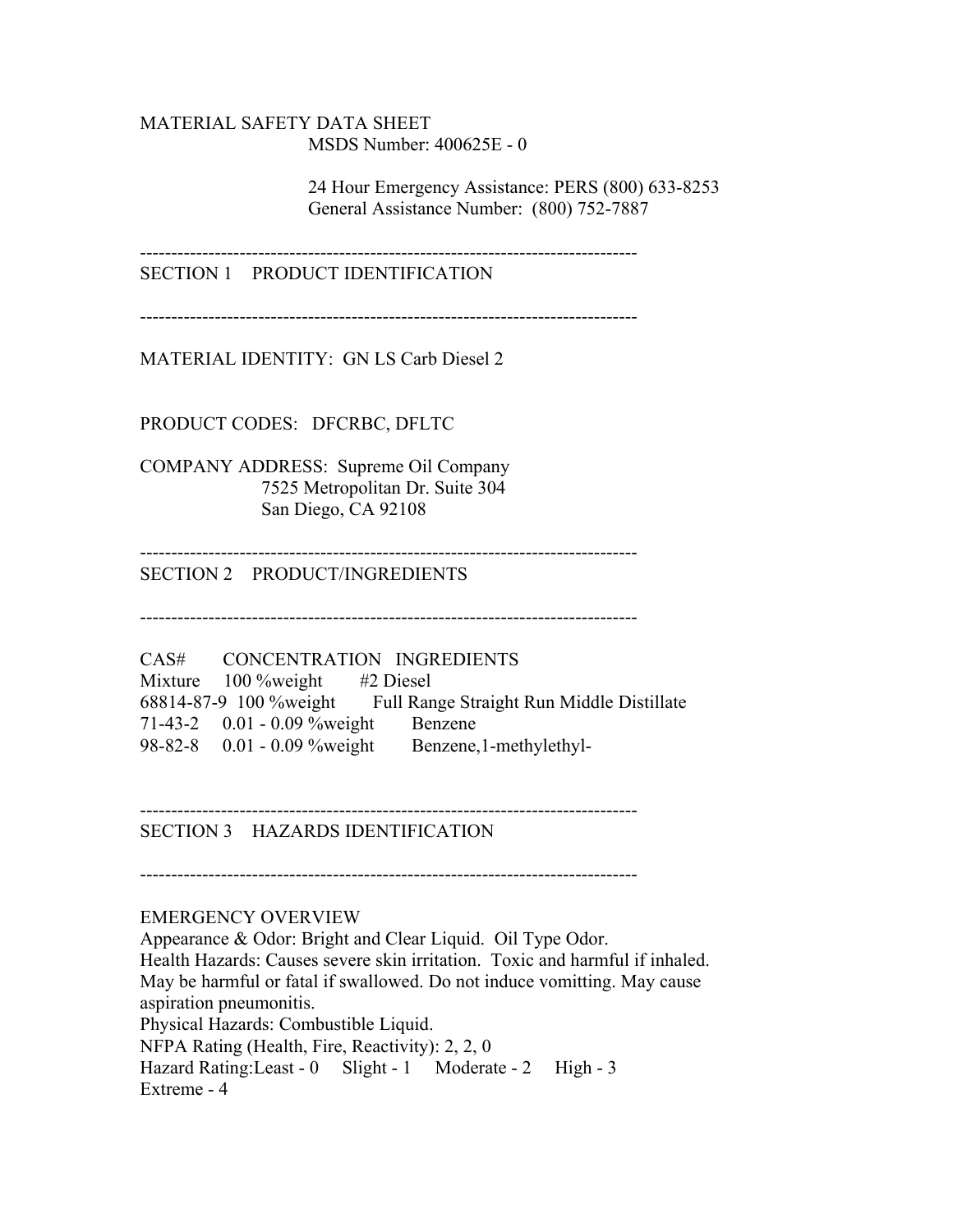Inhalation:

In applications where vapors (caused by high temperature) or mists (caused by mixing or spraying) are created, breathing may cause a mild burning sensation in the nose, throat and lungs. Toxic and harmful if inhaled.

#### Eye Irritation:

May cause slight irritation of the eyes. If irritation occurs, a temporary burning sensation, minor redness, swelling, and/or blurred vision may result.

Skin Contact:

Severely irritating to the skin causing pain, redness and swelling. Other adverse effects not expected from brief skin contact.

#### Ingestion:

This material may be harmful or fatal if swallowed. Ingestion may result in vomiting; aspiration (breathing) of vomitus into lungs must be avoided as even small quantities may result in aspiration pneumonitis. Generally considered to have a low order of acute oral toxicity.

Other Health Effects:

Carcinogenic in animal tests. It is probable that the material causes cancer in laboratory animals.

Signs and Symptoms:

Irritation as noted above. Aspiration pneumonitis may be evidenced by coughing, labored breathing and cyanosis (bluish skin); in severe cases death may occur.

For additional health information, refer to section 11.

--------------------------------------------------------------------------------

SECTION 4 FIRST AID MEASURES

--------------------------------------------------------------------------------

Inhalation:

Move victim to fresh air and provide oxygen if breathing is difficult. Get medical attention. If the victim has difficulty breathing or tightness of the chest, is dizzy, vomiting or unresponsive, give 100% oxygen with rescue breathing or CPR as required and transport to the nearest medical facility.

### Skin:

Flush exposed area with water and follow by washing with soap if available. Remove contaminated clothing. Flush with large amounts of water for at least 15 minutes and follow by washing with soap if available. If redness,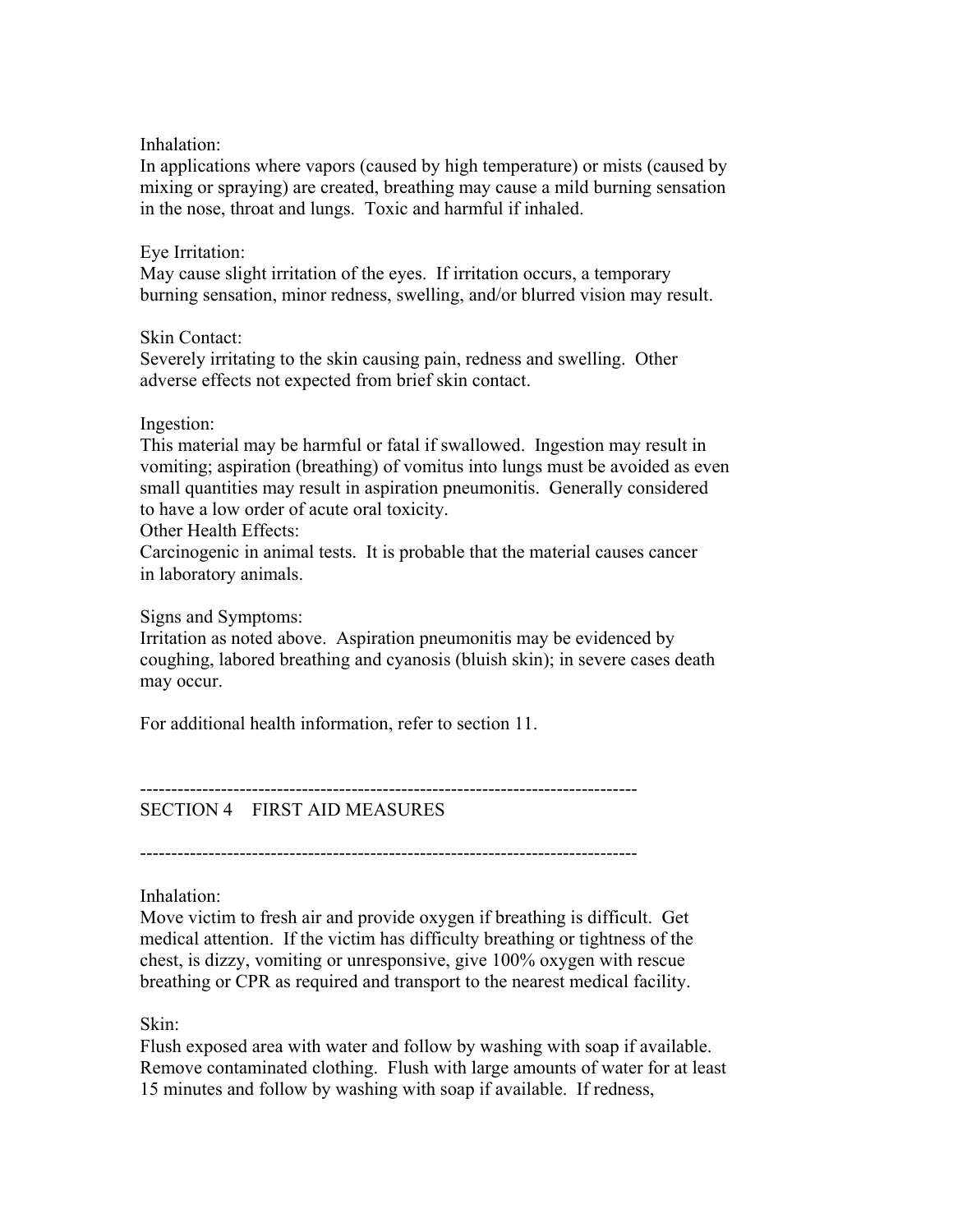swelling, pain and/or blisters occur, transport to the nearest medical facility for additional treatment.

Eye:

Flush eyes with plenty of water while holding eyelids open. Rest eyes for 30 minutes. If redness, burning, blurred vision or swelling occur, transport to nearest medical facility for additional treatment.

### Ingestion:

DO NOT take internally. Do NOT induce vomiting. If vomiting occurs spontaneously, keep head below hips to prevent aspiration of liquid into lungs. Get medical attention. In general no treatment is necessary unless large quantities are swallowed, however, get medical advice. Have victim rinse mouth out with water, then drink sips of water to remove taste from mouth. If vomiting occurs spontaneously, keep head below hips to prevent aspiration.

### Note to Physician:

If more than 2.0ml/kg body weight has been ingested and vomiting has not occurred, emesis should be induced with supervision. Keep victim's head below hips to prevent aspiration. If symptons such as loss of gag reflex, convulsions, or unconsciousness occur before emesis, gastric lavage using a cuffed endotracheal tube should be considered.

# SECTION 5 FIRE FIGHTING MEASURES

--------------------------------------------------------------------------------

--------------------------------------------------------------------------------

Flash Point [Method]: 257 °F/51.67 °C [ Closed Cup] Autoignition Temperature: 932 °F/260 °C Flammability in Air: 0.5%V - 4.4 %volume

Extinguishing Media:

Material will float and can be re-ignited on surface of water. Use water fog, 'alcohol foam', dry chemical or carbon dioxide (CO2) to extinguish flames. Do not use a direct stream of water.

#### Fire Fighting Instructions:

CAUTION! COMBUSTIBLE. Clear fire area of all non-emergency personnel. Do not enter confined fire space without full bunker gear (helmet with face shield, bunker coats, gloves and rubber boots), including a positive pressure, NIOSH approved, self-contained breathing apparatus. Cool surrounding equipment, fire-exposed containers and structures with water. Container areas exposed to direct flame contact should be cooled with large quantities of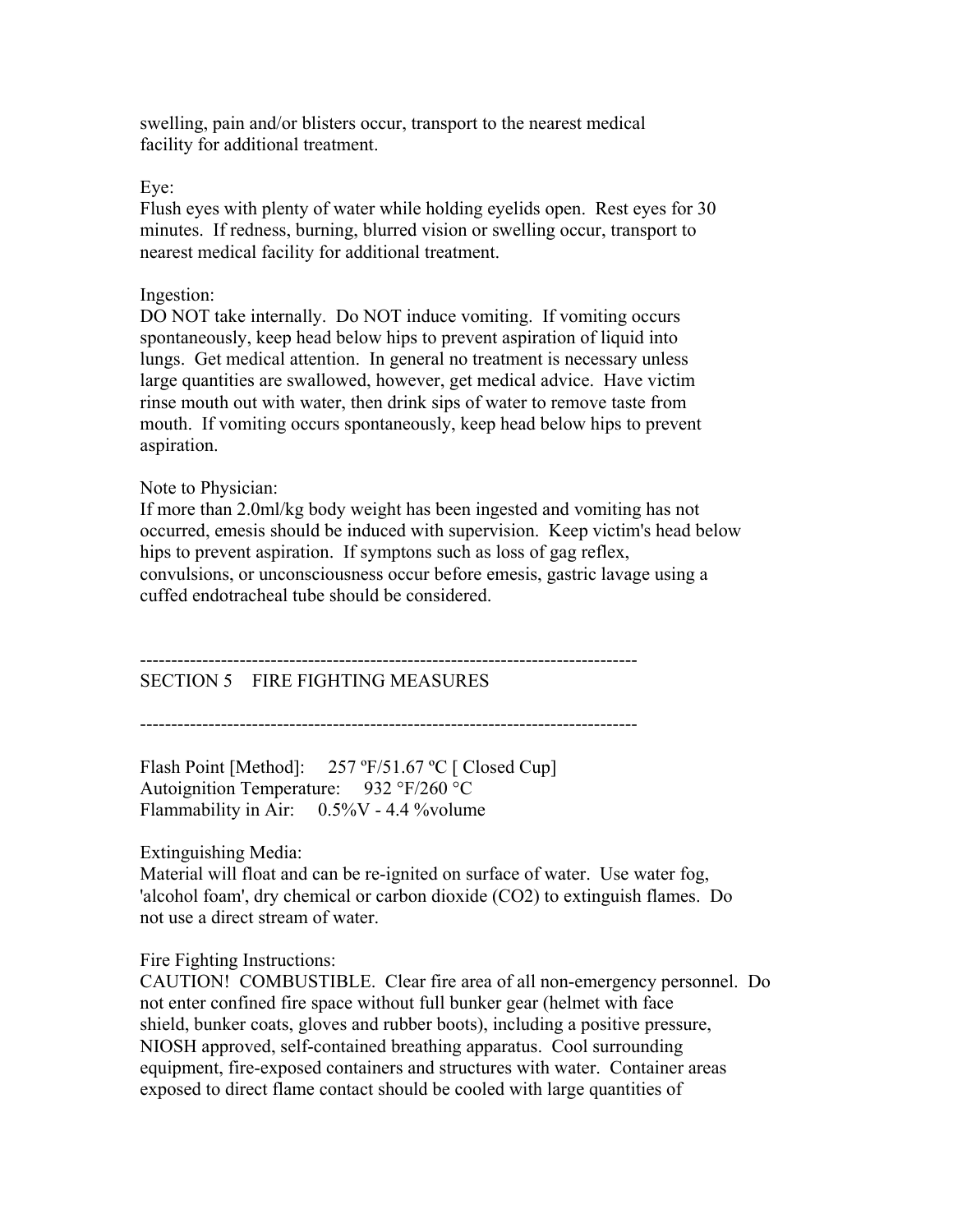water (500 gallons water per minute flame impingement exposure) to prevent weakening of container structure.

--------------------------------------------------------------------------------

SECTION 6 ACCIDENTAL RELEASE MEASURES

--------------------------------------------------------------------------------

Protective Measures:

CAUTION! COMBUSTIBLE. Eliminate potential sources of ignition. Handling equipment must be bonded and grounded to prevent sparking.

Wear appropriate personal protective equipment when cleaning up spills. Refer to Section 8.

Spill Management: Shut off source of leak if safe to do so. Dike and contain spill.

FOR LARGE SPILLS: Remove with vacuum truck or pump to storage/salvage vessels.

FOR SMALL SPILLS: Soak up residue with an absorbent such as clay, sand or other suitable material. Place in non-leaking container and seal tightly for proper disposal.

Reporting:

U.S. regulations require reporting releases of this material to the environment which exceed the reportable quantity to the National Response Center at (800)424-8802.

--------------------------------------------------------------------------------

SECTION 7 HANDLING AND STORAGE

--------------------------------------------------------------------------------

Precautionary Measures:

CAUTION! COMBUSTIBLE. Avoid heat, open flames, including pilot lights, and strong oxidizing agents. Use explosion-proof ventilation to prevent vapor accumulation. Ground all handling equipment to prevent sparking. Avoid contact with eyes, skin and clothing. Wash thoroughly after handling.

# Handling:

Surfaces that are sufficiently hot may ignite liquid material.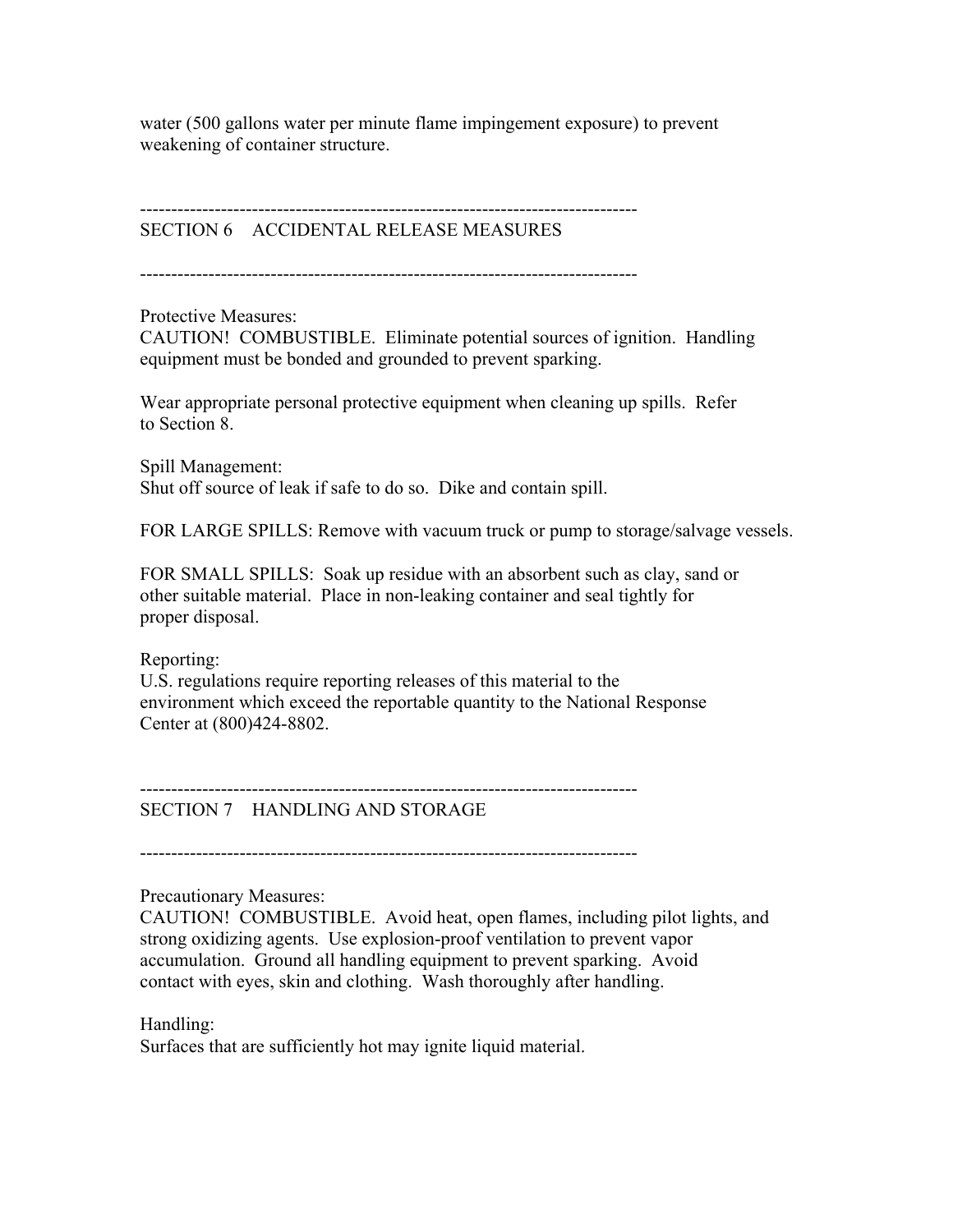Storage:

Keep liquid and vapor away from heat, sparks and flame. Extinguish pilot lights, cigarettes and turn off other sources of ignition prior to use and until all vapors have dissipated. Use explosion-proof ventilation to prevent vapor accumulation while in use.

Container Warnings:

Keep containers closed when not in use. Containers, even those that have been emptied, can contain explosive vapors. Do not cut, drill, grind, weld or perform similar operations on or near containers.

--------------------------------------------------------------------------------

SECTION 8 EXPOSURE CONTROLS/PERSONAL PROTECTION

--------------------------------------------------------------------------------

Benzene ACGIH TLV TWA: 0.5 ppmv STEL: 2.5 ppmv Notation: Skin Benzene OSHA PEL TWA: 1 ppmv STEL: 5 ppmv

#### EXPOSURE CONTROLS

No exposure controls are ordinarily required under normal conditions of use. It is good general industrial hygiene practice to minimize exposure to the material.

#### PERSONAL PROTECTION

Personal protective equipment (PPE) selections vary based on potential exposure conditions such as handling practices, concentration and ventilation. Information on the selection of eye, skin and respiratory protection for use with this material is provided below.

Eye Protection: Chemical Goggles - If liquid contact is likely.

Skin Protection:

Use protective clothing which is chemically resistant to this material. Selection of protective clothing depends on potential exposure conditions and may include gloves, boots, suits and other items. The selection(s) should take into account such factors as job task, type of exposure and durability requirements.

Published literature, test data and/or glove and clothing manufacturers indicate the best protection is provided by: Neoprene, or Polyvinyl Alcohol (PVA), or VitonÖ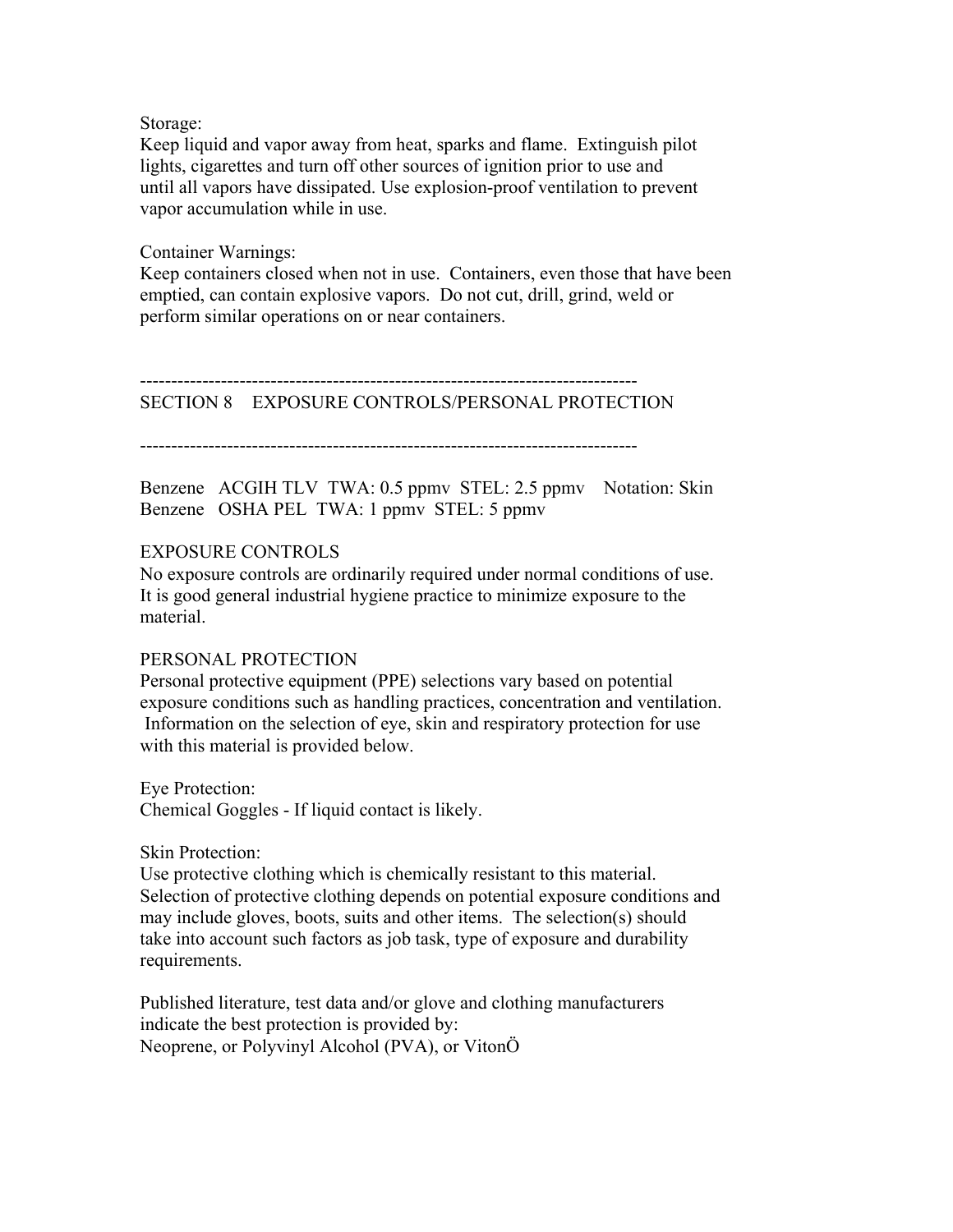Respiratory Protection:

No respiratory protection is ordinarily required under normal conditions of use.

-------------------------------------------------------------------------------- SECTION 9 PHYSICAL AND CHEMICAL PROPERTIES

--------------------------------------------------------------------------------

Appearance & Odor: Bright and Clear Liquid. Oil Type Odor. Substance Chemical Family: Petroleum Hydrocarbon, Fuel Oil Auto Ignition Temperature: 500

Boiling Point: 650

Flammability in Air: 0.5 %volume - 4.4 %volume

Flash Point: 125 [Closed Cup]

Specific Gravity: 0.8521 Typical

Stability: Stable

Vapor Pressure: 0.07 mmHg 0.3 mmHg [Calculated]

Viscosity:  $3 \text{ (a)} 100 \text{ °F}$ 

### SECTION 10 REACTIVITY AND STABILITY

--------------------------------------------------------------------------------

Stability: Material is stable under normal conditions.

Conditions to Avoid: Avoid heat and open flames.

Materials to Avoid: Avoid contact with strong oxidizing agents.

Hazardous Decomposition Products:

Thermal decomposition products are highly dependent on combustion conditions. A complex mixture of airborne solids, liquids and gases will evolve when this material undergoes pyrolysis or combustion. Aldehydes, Carbon Monoxide,

--------------------------------------------------------------------------------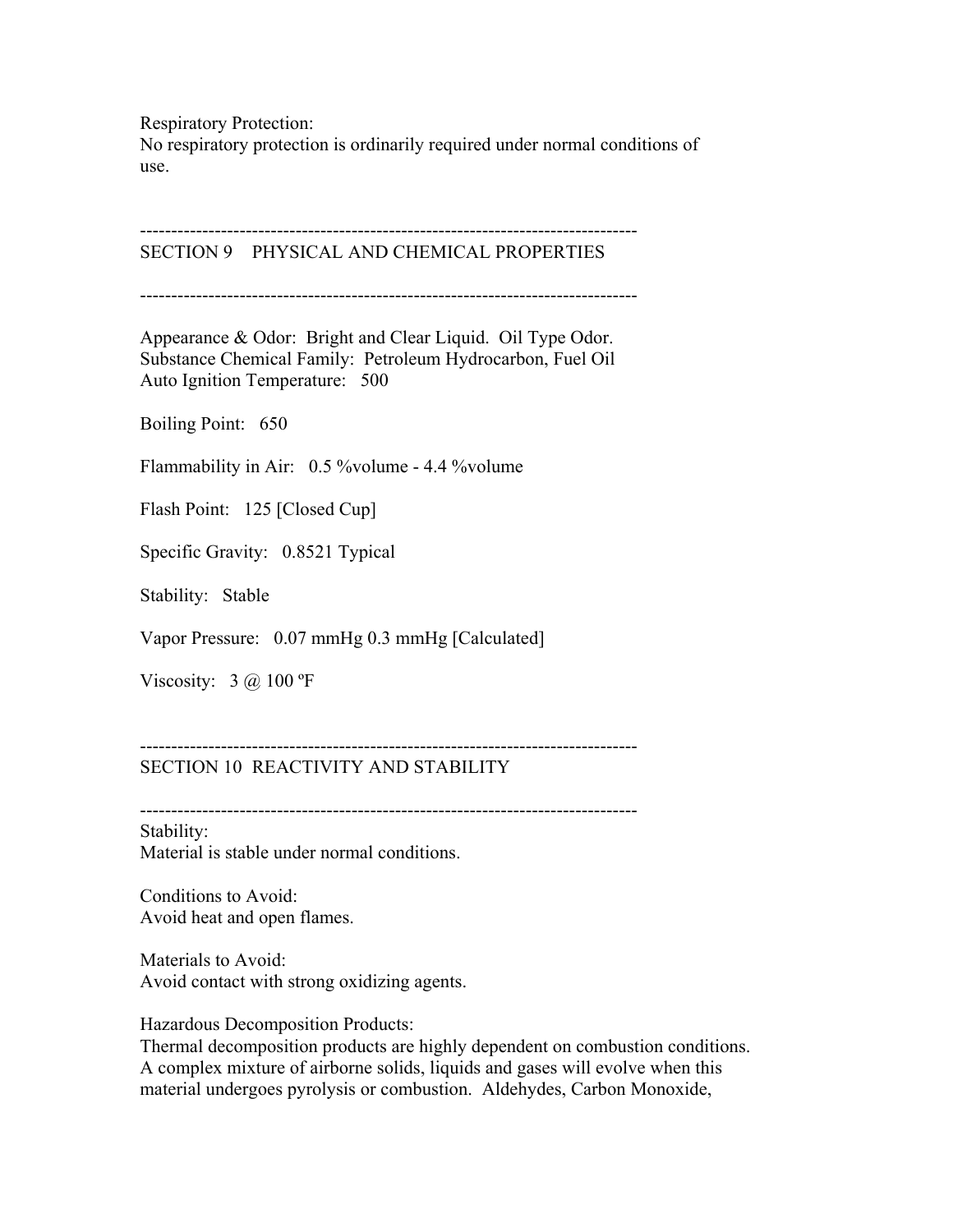Carbon Dioxide, Ketones

and other unidentified organic compounds may be formed upon combustion.

--------------------------------------------------------------------------------

# SECTION 11 TOXICOLOGICAL INFORMATION

--------------------------------------------------------------------------------

Acute Toxicity

Dermal LD50  $>$  5 ml/kg(Rabbit) OSHA: Non-Toxic Based on components(s) Eye Irritation Draize Non-Irritating [Rabbit] OSHA: Non-Irritating Based on components(s)

 Oral LD50 9 ml/kg(Rat) OSHA: Non-Toxic Based on components(s) Skin Irritation Draize Extremely irritating [Rabbit] OSHA: Irritating Based on components(s)

Carcinogenicity Classification Benzene NTP: Yes IARC: Carcinogen (1) ACGIH: A1 OSHA: Yes **Carcinogenicity** Related materials have caused the development of skin tumors in lifetime mouse skin painting studies. However, these tumors have a long latency period and may be associated with the repeated severe irritation caused by the test materials.

#### -------------------------------------------------------------------------------- SECTION 12 ECOLOGICAL INFORMATION

--------------------------------------------------------------------------------

Environmental Impact Summary: There is no ecological data available for this product.

SECTION 13 DISPOSAL CONSIDERATIONS

--------------------------------------------------------------------------------

--------------------------------------------------------------------------------

RCRA Information: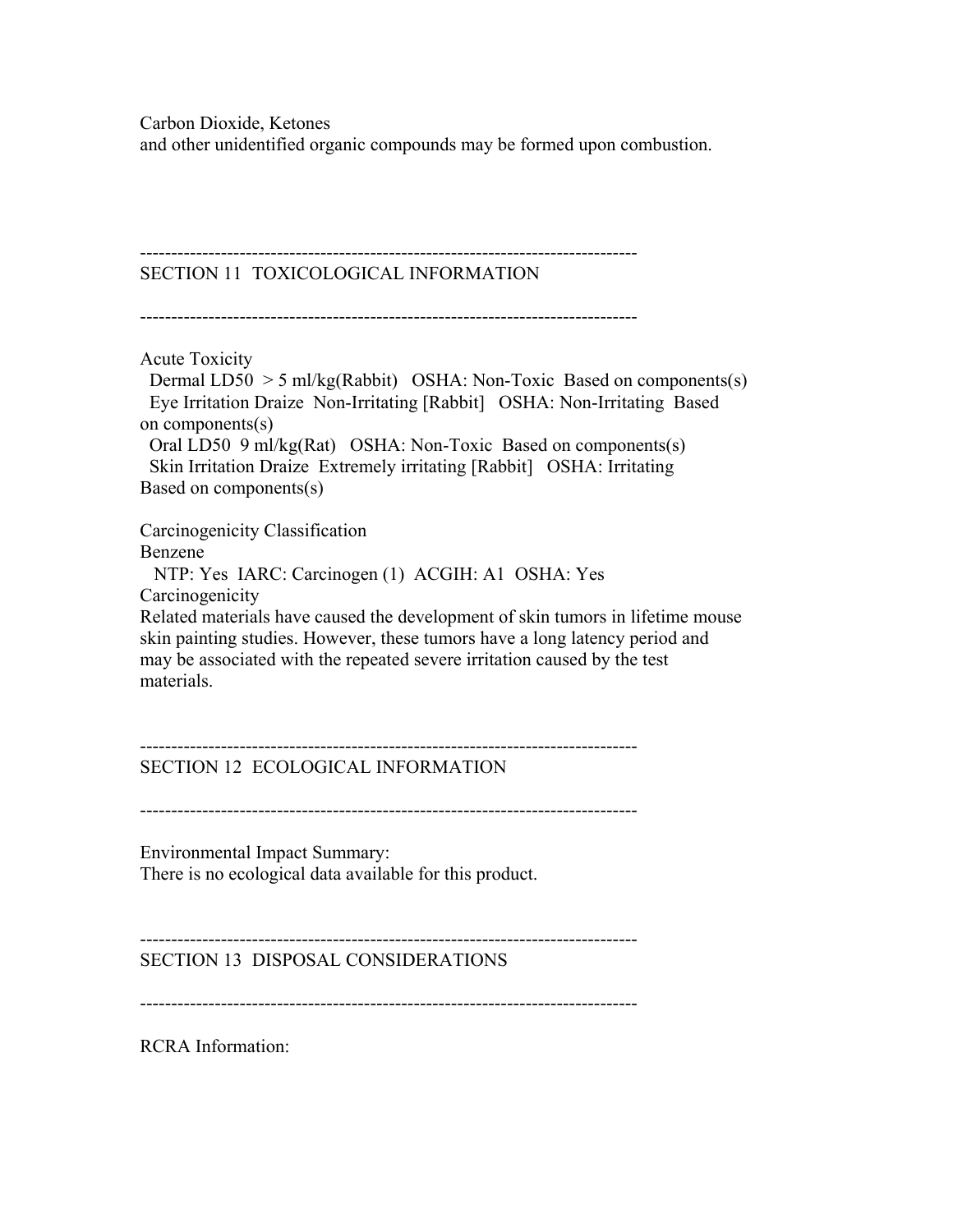If this material, as it is originally purchased, were subsequently DISCARDED as a waste, the waste would be a RCRA hazardous waste. D018 (Toxicity, Benzene  $> 0.5$  mg/l)

Under RCRA, it is the responsibility of the user of the material to determine, at the time of the disposal, whether the material meets RCRA criteria for hazardous waste. This is because material uses, transformations, mixtures, processes, etc. may affect the classification. Refer to the latest EPA, state and local regulations regarding proper disposal.

#### -------------------------------------------------------------------------------- SECTION 14 TRANSPORT INFORMATION

--------------------------------------------------------------------------------

US Department of Transportation Classification

Proper Shipping Name: Diesel Fuel Identification Number: UN1202 Hazard Class/Division: 3 (Flammable Liquid) Packing Group: III Hazardous Substance/Material RQ: Benzene / 10000 lbs Combustible Liquid: This material is not regulated under 49 CFR if in a container of 119 gallon capacity or less. Marine Pollutant: This material is not regulated under 49 CFR in a container of 119 gallon capacity or less when transported solely by air or land transportation. Oil: This product is an oil under 49CFR (DOT) Part 130. If shipped by rail or highway in a tank with a capacity of 3500 gallons or more, it is subject to these requirements. Mixtures or solutions containing 10% or more of this product may also be subject to this rule. Emergency Response Guide # 128 Hazard Class/Division: 3 (Flammable Liquid) Packing Group: III Proper Shipping Name: Diesel Fuel

Hazard Class/Division: 3 (Flammable Liquid) Packing Group: III Proper Shipping Name: Diesel Fuel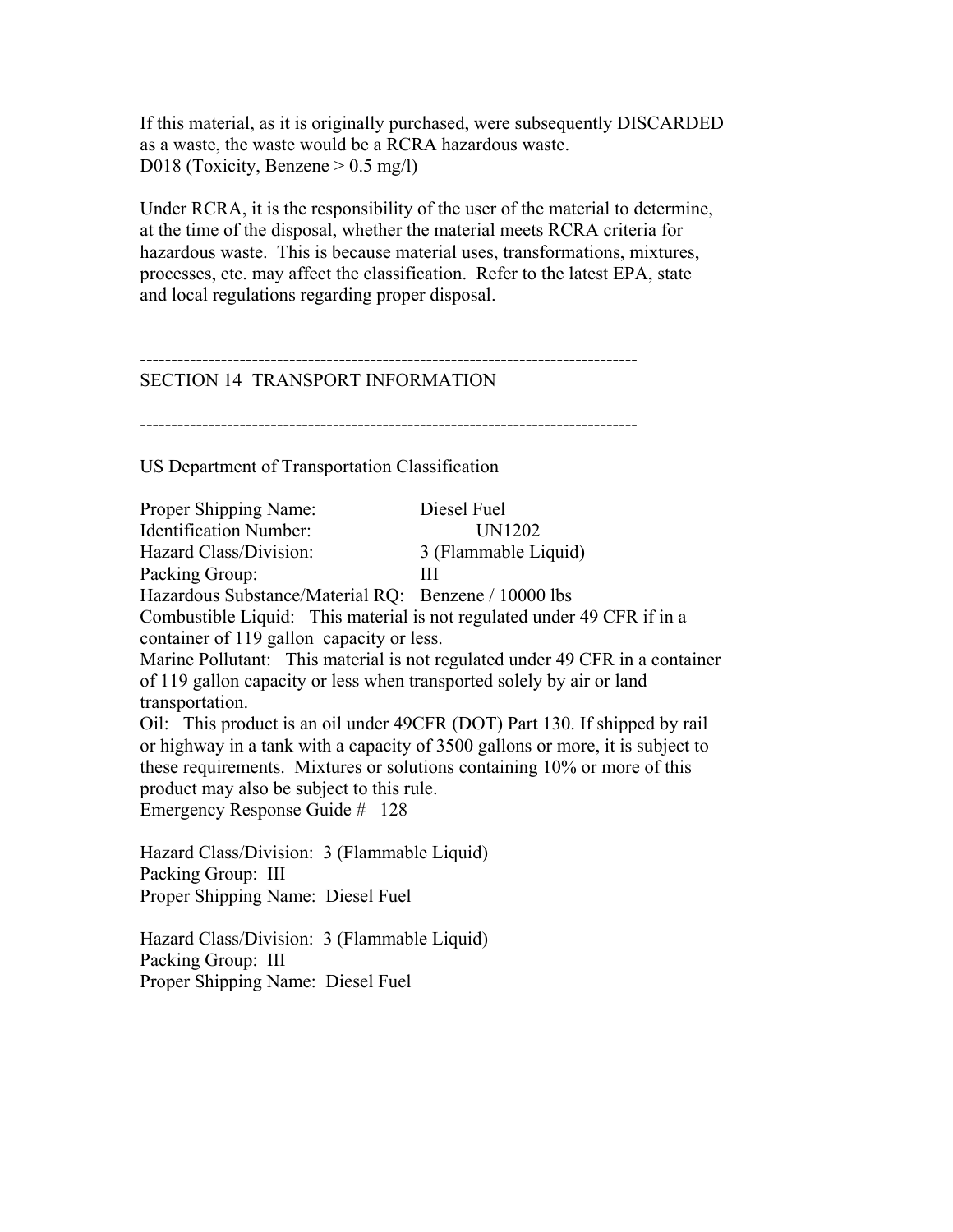#### -------------------------------------------------------------------------------- SECTION 15 REGULATORY INFORMATION

--------------------------------------------------------------------------------

FEDERAL REGULATORY STATUS

OSHA Classification: Product is hazardous according to the OSHA Hazard Communication Standard, 29 CFR 19.10.1200. Comprehensive Environmental Release, Compensation & Liability Act (CERCLA): Benzene RQ 10 lbs Reportable Spill => 10 lbs or 1 gal

Ozone Depleting Substances (40 CFR 82 Clean Air Act): This material does not contain nor was it directly manufactured with any Class I or Class II ozone depleting substances.

Superfund Amendment & Reauthorization Act (SARA) Title III:

SARA Hazard Categories (311/312): Immediate Health:YES Delayed Health:YES Fire:YES Pressure:NO Reactivity:NO

SARA Toxic Release Inventory (TRI) (313): Benzene

Toxic Substances Control Act (TSCA) Status: This material is listed on the EPA/TSCA Inventory of Chemical Substances.

Other Chemical Inventories: Component(s) of this material is (are) listed on the Australian AICS, Canadian DSL

State Regulation

The following chemicals are specifically listed by individual states; other product specific health and safety data in other sections of the MSDS may also be applicable for state requirements. For details on your regulatory requirements you should contact the appropriate agency in your state.

California Safe Drinking Water and Toxic Enforcement Act (Proposition 65):

The chemical identified with this code, Carcinogen & Reproduction Toxin, is known to the state of California to cause both cancer and birth defects or other reproductive harm. Benzene (71-43-2) 0.01 - 0.1 %weight CA\_65 C/R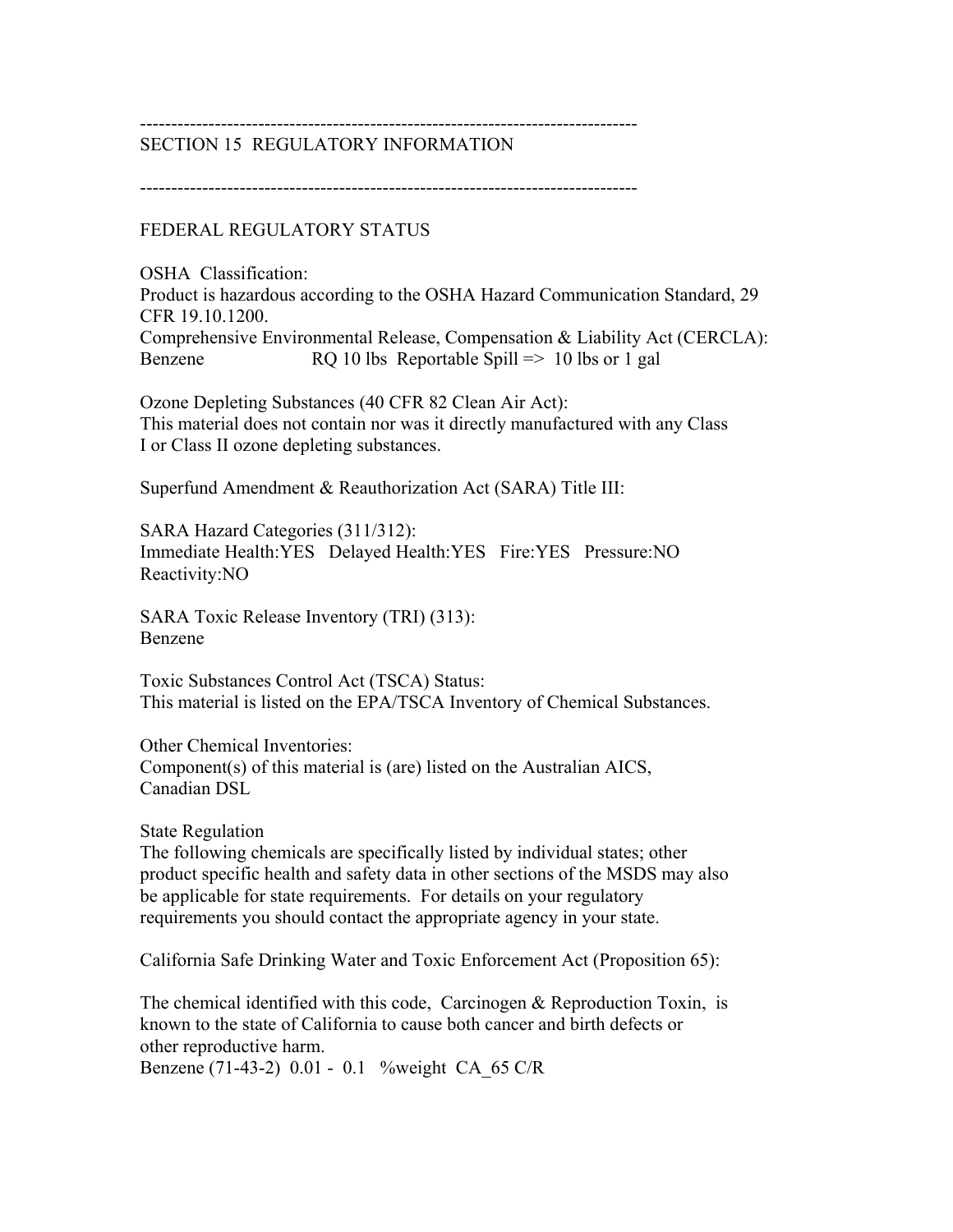New Jersey Right-To-Know Chemical List: Benzene (71-43-2) 0.01 - 0.09 %weight Carcinogen Benzene (71-43-2) 0.01 - 0.09 %weight Mutagen

Pennsylvania Right-To-Know Chemical List: Benzene (71-43-2) 0.01 - 0.09 %weight Spec Haz Sub/Env Hazardous

--------------------------------------------------------------------------------

# SECTION 16 OTHER INFORMATION

--------------------------------------------------------------------------------

Revision#: 0 Revision Date: 05/24/2001 Revisions since last change (discussion): This Material Safety Data Sheet (MSDS) has been newly created to fully comply with the guidance contained in the ANSI MSDS standard (ANSI Z400.1-1998). We encourage you to take the opportunity to read the MSDS and review the information contained therein.

--------------------------------------------------------------------------------

SECTION 17 LABEL INFORMATION

--------------------------------------------------------------------------------

READ AND UNDERSTAND MATERIAL SAFETY DATA SHEET BEFORE HANDLING OR DISPOSING OF PRODUCT. THIS LABEL COMPLIES WITH THE REQUIREMENTS OF THE OSHA HAZARD COMMUNICATION STANDARD (29 CFR 1910.1200) FOR USE IN THE WORKPLACE. THIS LABEL IS NOT INTENDED TO BE USED WITH PACKAGING INTENDED FOR SALE TO CONSUMERS AND MAY NOT CONFORM WITH THE REQUIREMENTS OF THE CONSUMER PRODUCT SAFETY ACT OR OTHER RELATED REGULATORY REQUIREMENTS.

PRODUCT CODES: 00559

GN LS Carb Diesel 2

WARNING!

COMBUSTIBLE LIQUID! MAY BE FATAL IF INHALED. CAUSES SEVERE SKIN IRRITATION.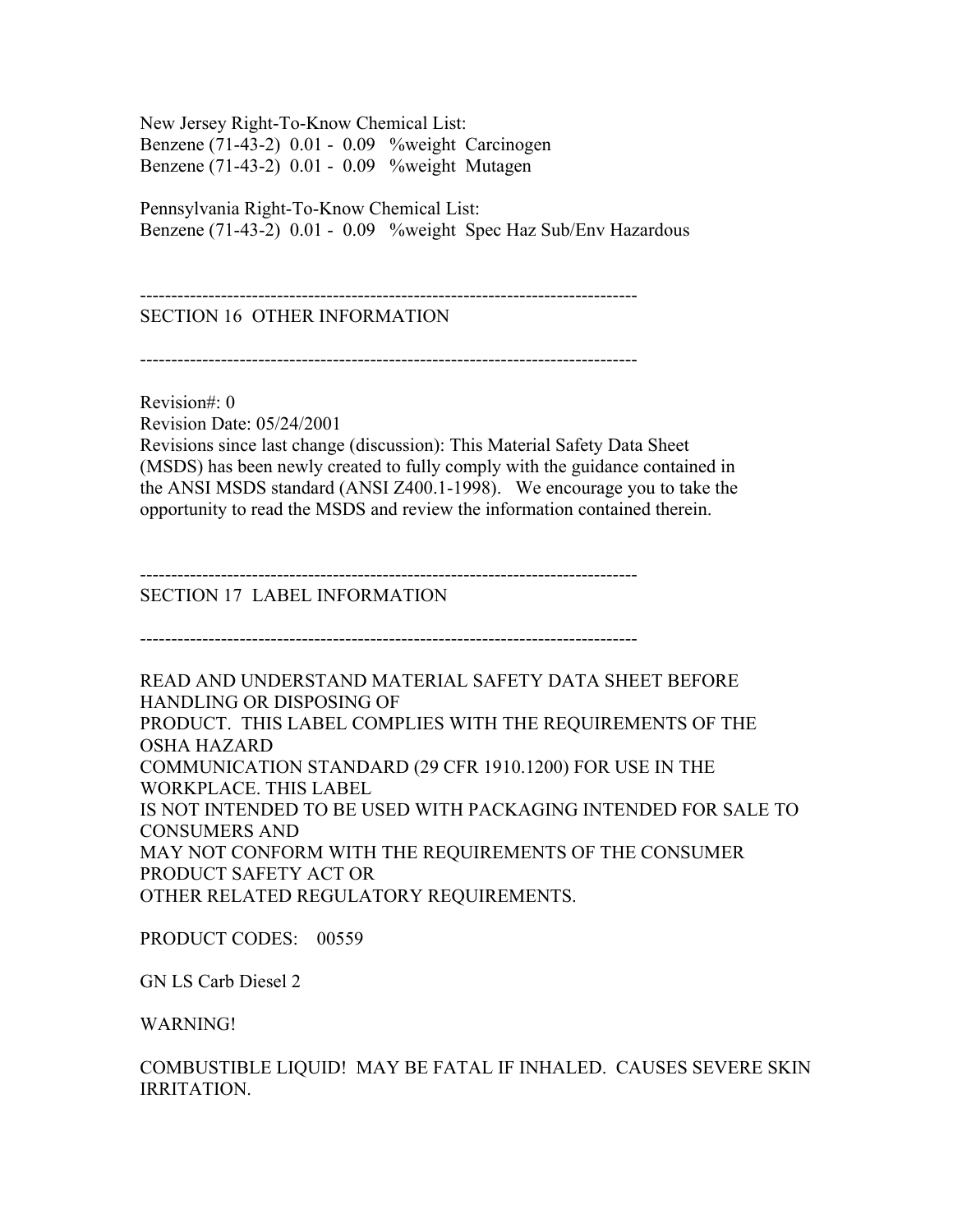# ASPIRATION HAZARD IF SWALLOWED - CAN ENTER LUNGS AND CAUSE DAMAGE. CONTAINS BENZENE WHICH IS A CANCER HAZARD - LINKED TO DEVELOPMENT OF ACUTE MYELOGENOUS **LEUKEMIA**

### Precautionary Measures:

Avoid heat and open flames. Avoid breathing of vapors, fumes, or mist. Do not take internally. Use only with adequate ventilation. Avoid contact with eyes, skin and clothing. Keep container closed when not in use. Wash thoroughly after handling.

## FIRST AID

Inhalation: Move victim to fresh air and provide oxygen if breathing is difficult. Get medical attention. DO NOT attempt to rescue victim unless proper respiratory protection is worn. If the victim has difficulty breathing or tightness of the chest, is dizzy, vomiting or unresponsive, give 100% oxygen with rescue breathing or CPR as required and transport to the nearest medical facility.

Skin Contact: Remove contaminated clothing. Flush exposed area with water and follow by washing with soap if available. Flush with large amounts of water for at least 15 minutes and follow by washing with soap if available. If redness, swelling, pain and/or blisters occur, transport to the nearest medical facility for additional treatment.

Eye Contact: Flush eyes with plenty of water while holding eyelids open. Rest eyes for 30 minutes. If redness, burning, blurred vision or swelling occur, transport to nearest medical facility for additional treatment. Ingestion: DO NOT take internally. Do NOT induce vomiting. If vomiting occurs spontaneously, keep head below hips to prevent aspiration of liquid into lungs. Get medical attention. If vomiting occurs spontaneously, keep head below hips to prevent aspiration. Have victim rinse mouth out with water, then drink sips of water to remove taste from mouth. In general no treatment is necessary unless large quantities are swallowed, however, get medical advice.

### FIRE

In case of fire, Use water fog, 'alcohol foam', dry chemical or carbon dioxide (CO2) to extinguish flames. Do not use a direct stream of water. Material will float and can be re-ignited on surface of water.

SPILL OR LEAK Dike and contain spill. FOR LARGE SPILLS: Remove with vacuum truck or pump to storage/salvage vessels.